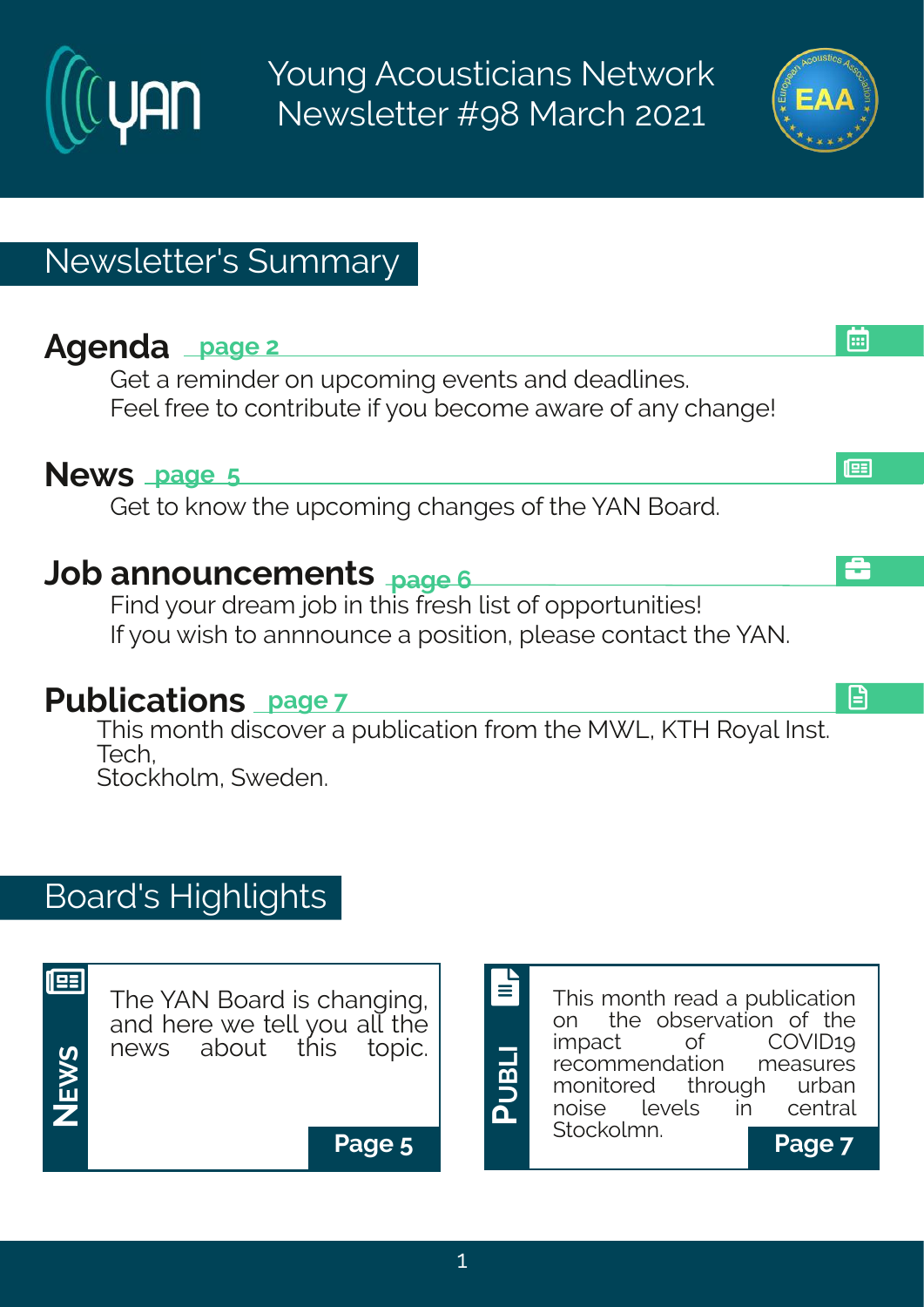## Yt gsq mk#zi r xw

#### Reval #576

7> Revgl #247<sup>rh</sup>#Ft vmp# #FUJR#757506# # }q t swmpq #sr#l i #Fgsywmogw#sj#Usvs2Jpew-mog# Rexi vrepv@ r pni 3

#### Re}#576

8<sup>th</sup> free that x<sup>1</sup> free that ffess FR ff 576 ft free poron 2S svhron ff qsyworon when i i xnn k ff 576 ft m i 3

6=  $*$  #Re}#2476 \*\* #Re}# #XS#7576 # Nh#Xy vf mi#Ssmwi#75763# rpmi 3

79<sup>xl</sup> #Re}#2#T=<sup>xl</sup> #Re}#i #FUJR#7576#i #9<<sup>xl</sup> #Sexmsrep#Hsrjivirgi #sj#vli#Fgsywxmg#(sgmix)# si#Nep 3町 rpni 3

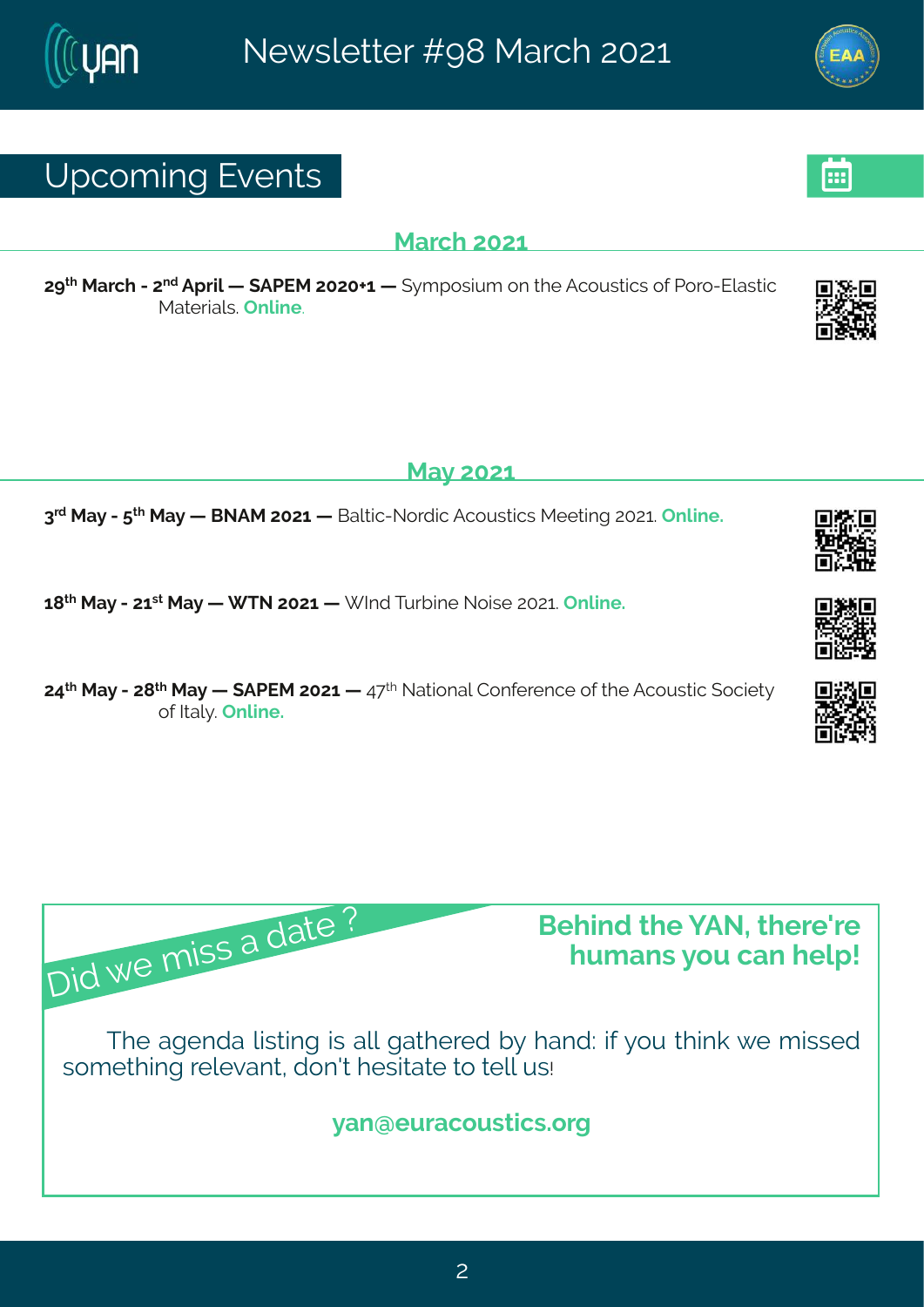## Yt gsq mk# i ehpni w

#### Reval #576

6 44 #NIXY#7576# #75x1 #Frryep#Nxivrexmsrep# }qtswmyq#;sv#Xlivetiyxmg#Ypxewsyrh3# Trpni 3 Trpni 3 Ff wweqx#wyfq mwnsr

68<sup>xl</sup> # XS#7576 # mnh4Xyvf mi#Ssmwi#757634Trpmi3Ffwxvegx#wyfqmwwnsn

6: \* # # FLF#7576# #9< 30el viwwekyrk# ãv#Foywxmo 34Trpni 3Ff www.egx#wyfq mww.nsr

7; \* # #NixivSsmwi#7576# #Nixivrexmsrep#Hsrkviww#erh#Jltswmxmsr#sr#Ssmwi#Hsrxvsp# Jrkmii wmk#757634 rpmi 3Ui i v2vi zm { i h# et i v#wyf q mwnsar

86 \*\* #HH(Z#7576# #Naxivrexmsrep#Hsrkviww#sr#(syrh#erh#Zmhvexmsr3#Trpmi3#Ssr2tiiv2 vizm{ i h# et i v#w f q mwnsn

86 \*\* # FNF#7576# #Sexmsrep#Hsrjivirgi#sj#vli#Fgsywxngep#sgninx}#sj#Nep} 3#Trpni3# Ff wweax#w f a mwnsr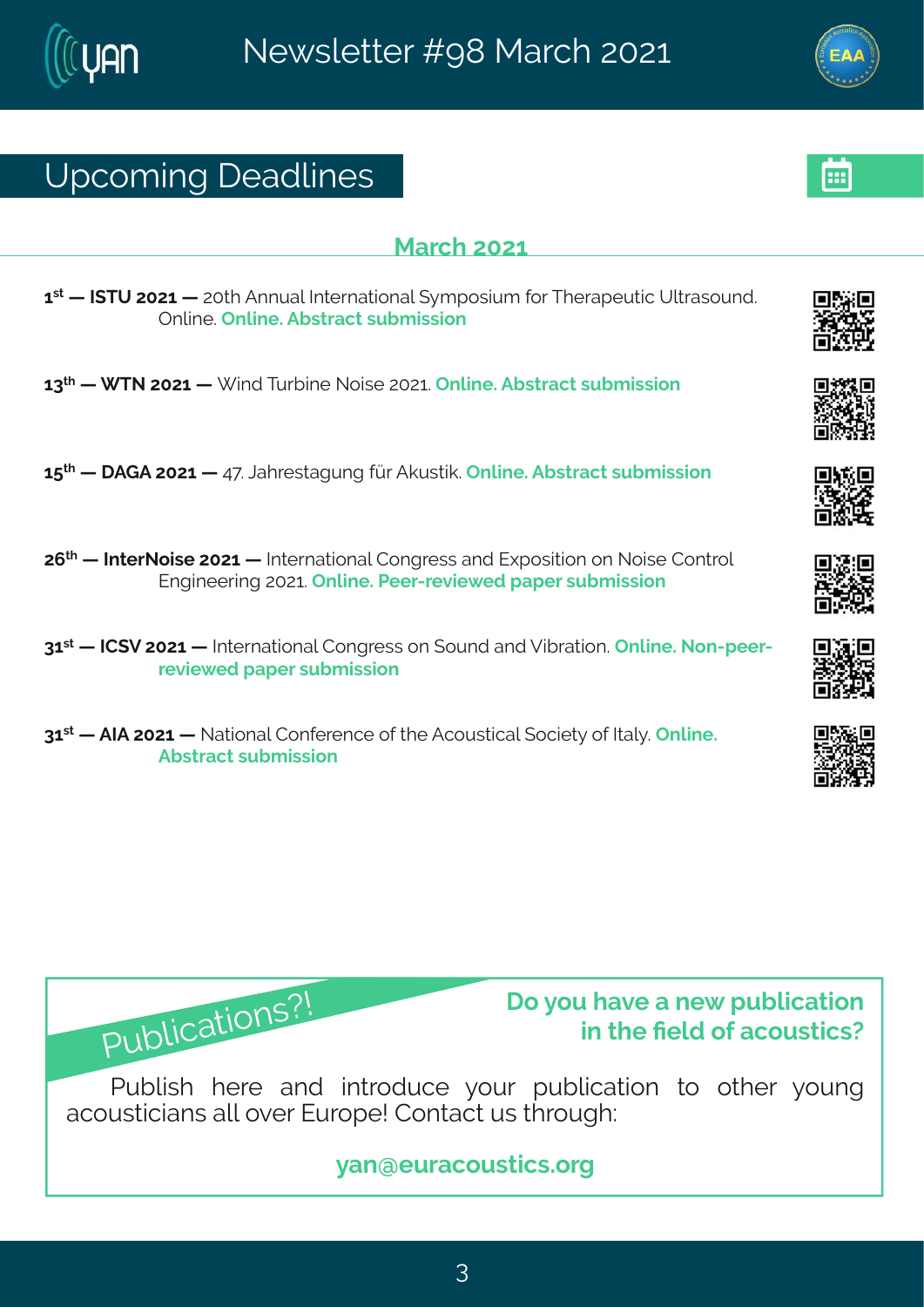## Ytgsq mk# i ehpni w

#### **Ft vm#576**

6 \*\* # # £ SFR # 576 # # £ epxg 2 Ss vh rg # F g sy w x g w R i i x m k # 7576 \$ T r pn i 3 F f w x e g x # w f a mwnsn

> # #FNF#7576# #Sexmsrep#Hsrjivirgi#sj#vli#Fgsywxngep#sgmix}#sj#Nep} 3#Trpmi3# Ff wwegx#wyf q mwnsr

6: \* # #HHGJS#7576# #Nixi vrexmsrep#Hsrkvi www.br#Ssmwi#ew#e#Llyfpng#Miep d#Llusfpiq 3# Trpni 3Ff wwegx#wyf q mwnsr

#### $Re\}$ #576

6 % # #JyvsSsmwi#7576# #Jyvstier#Hsrjivirgi#erh#Jlmhnomsr#sr#Ssmwi#Hsrxvsp3# Trpni 3Ff wwegx#wfg mwnsr

69<sup>x</sup> # #NixivSsmwi#7576# #Nixivrexmsrep#Hsrkviww#erh#Jltswmxmsr#sr#Ssmwi#Hsrxvsp# Jrkmiiwnk 34 rpni 34 Jet i v#w fa mwnar

6:  $\frac{d}{dx}$  #  $\frac{d}{dx}$  i #Fgsyw mgw #si#Frgmin x $\frac{d}{dx}$  i exviw  $\frac{d}{dx}$  i vsre #Nep}  $\frac{d}{dx}$  rpm i  $\frac{d}{dx}$  let i v#w f q mw msn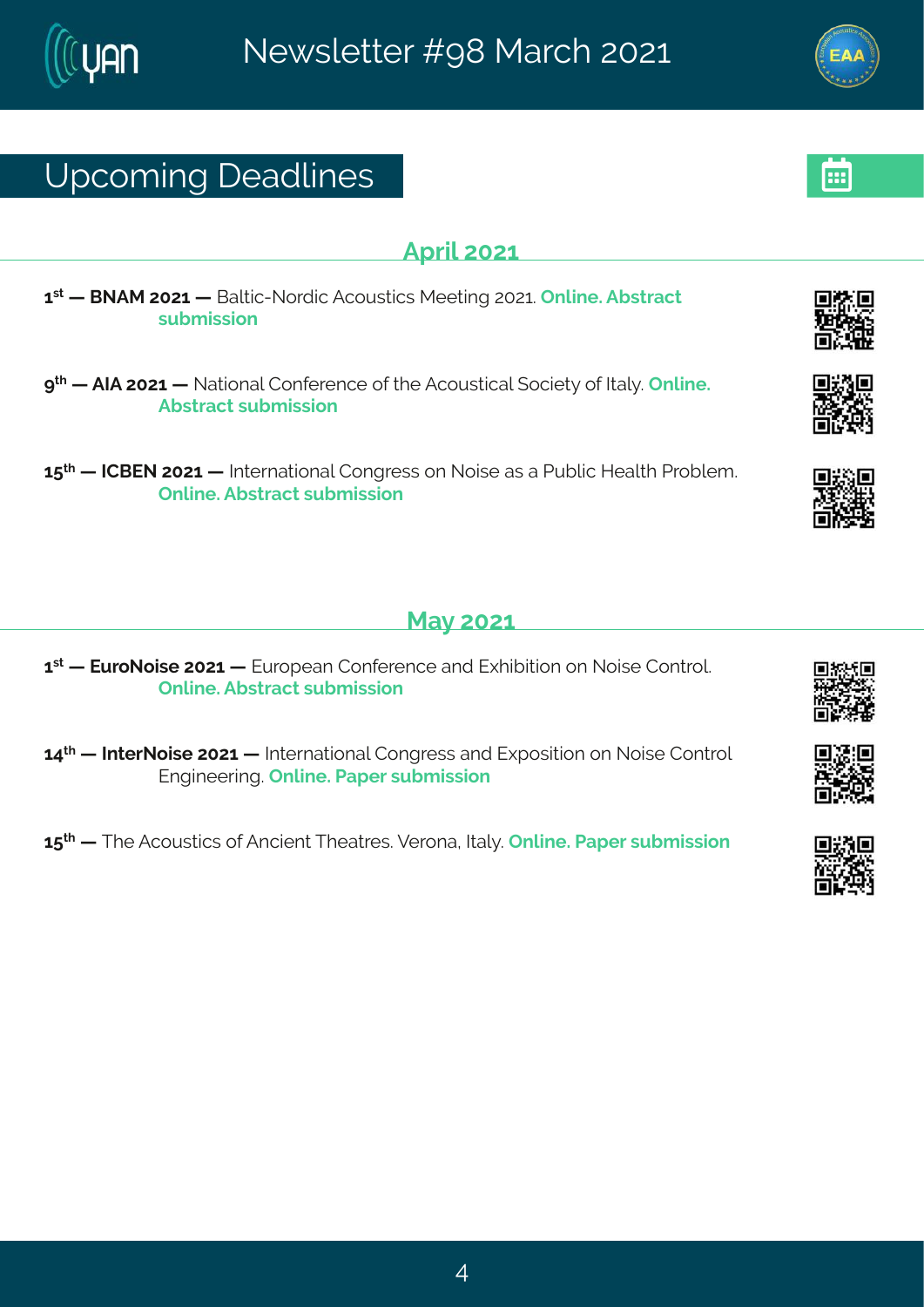



### **News**



### **The YAN Board is changing!**

Hi there!

I'm Mat and I've been part of the YAN since 2017. I entered as a board member at first, in charge of editing the newsletter, and in 2018 I became chairman. Along with the rest of the board, we worked over the last years to deliver fresh info every month and give you opportunities to meet at conferences. Iván Herrero-Durá and Jasmin Hörmeyer helped me a lot in this task.That was an amazing job and the reward has been high: the acoustics community keeps growing and we met plenty of great people!

Everything has an end though, and it's now time for me to move on and pass the torch to a new chairman and a renewed board. Elie Abi Raad will take over the YAN chair with Karin Loh as a vice-chair. Both of them are PhD students from IHTA (RWTH Aachen University, Germany). They will work with Anton, Diogo, Sebastian and others to bring new ideas to the YAN and continue the projects that help all of you best.

Ivan, Jasmin and I will all be fading away over the next few months, staying enough to ease the transition but ultimately leaving the YAN in capable hands for the years to come!





Jasmin Hörmeyer Iván Herrero-Durá Mathieu Gaborit



All the best, Mat, New ex-chairman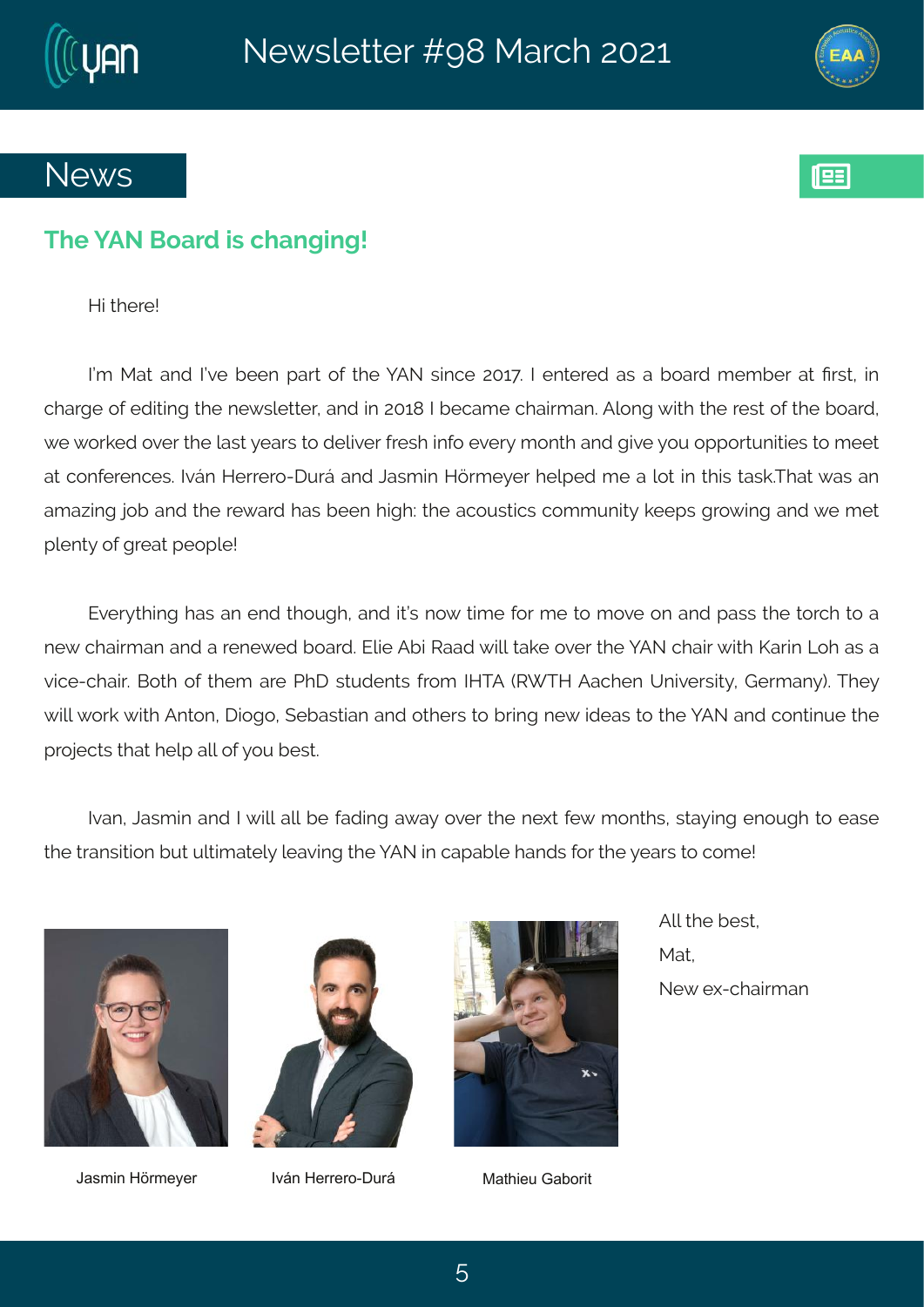## Osf#Frrsyrgiqirxw

Fasyword#Hsrxvsp\$XigIrmgep#Jrkmiiv3#RerwPiph#Uspoevh3#Gvehjsvh1#YP3

(irmsv#Wiwievgl#erh#lizipstqirx#Jrkmiiv3#PJK#Fyhnsn#Qvh3Remhwvsri1#Pirx1#YP3

R ml 2pi zip#l# irmsv#sjx{ evi#lrkmiiv3PJK#Fyhms#Qvh3R emhwwsri14Pirx1#YP3

Gymdnmk#l}wngw#1#Fmgyejx#smwi#tew2xmoji.#mnjs#m#Livqer.3#Qerhiweqx#āv#Yq{ipx# Gverhirfyvk 36 verhirfyvk #Livq er} 3#

Jqtps}ii#sv#wsyrhtvssPrk#mnjs#mn#Livqer.3#PKU#ntkirmiyvi#LqfM3 Gyl xil y hi#erh#Meg fyvk #Livger} 3#

Uvsnigx#Rerekiv#sv#Gymphmk#Ul}wngw#erh#Gymphmk4Wssq#Fgsywxngw#mnjs#mn#Livqer.3# tf w#Uperyrk wfãvs#WsIpmk#FL3#Gveyrwgl{inka1#Livqer}3

lizipstqirx#Jrkmiiv#}reqmgw#erh#Fgsywxmgw&tUlmpntw&#veglxir#Kwmwperh# Sixliverhw<sub>8</sub>

(irmsv#Fgsywxmg#Jrkmiiv3#Gmeqt3#Frx{ivt1#Kperhiww1#Gipkmyq3

Fyhns# rkmiiv3nQefve36Geppivyt#tirqevo3

Fgsywomgw#Fttpmgexmsrw#erh#lizipstqirx#Jrkmiiv3#HTR(TQ#nlg3AQrkf}1#lirqevo3#